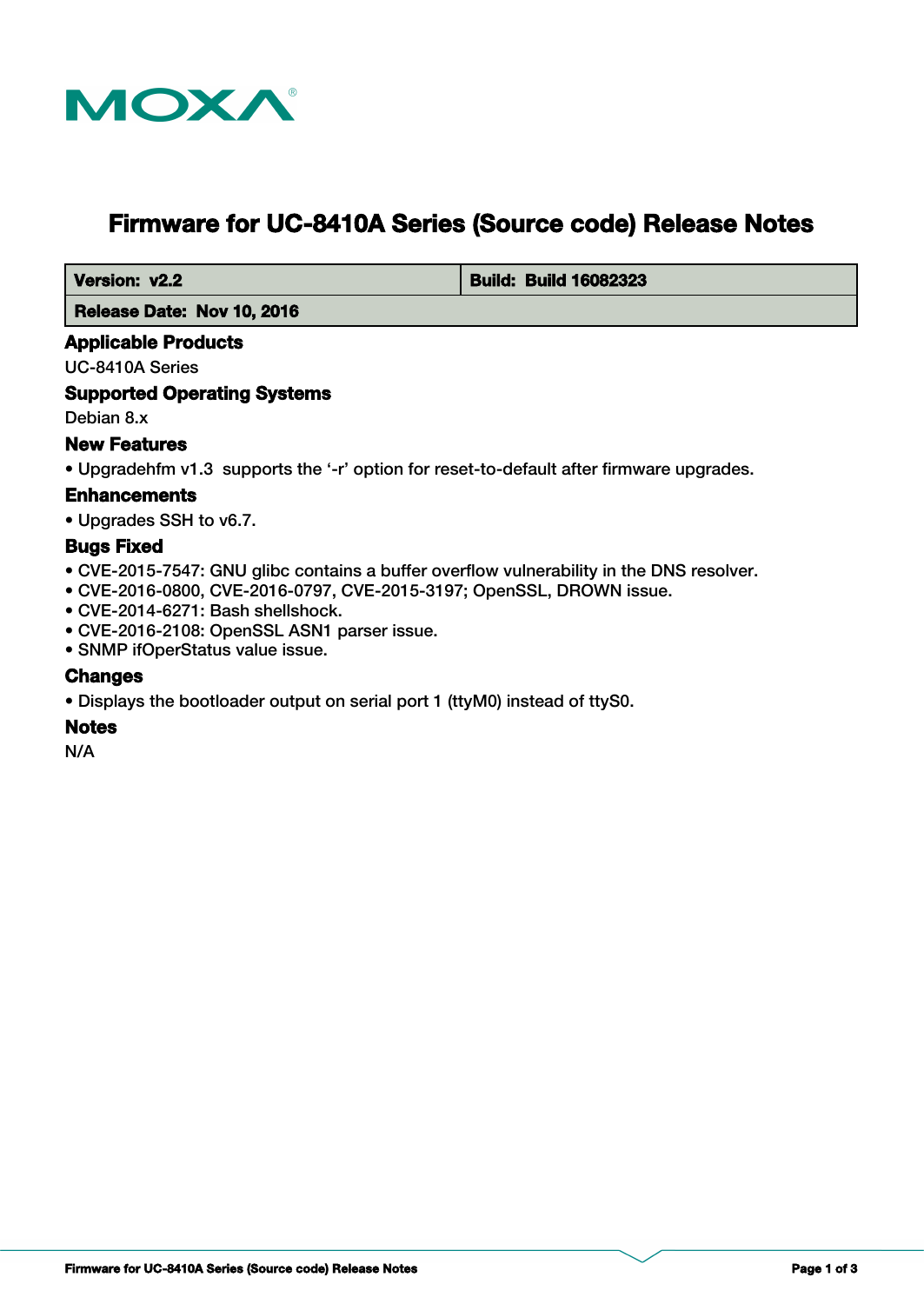

 **Version: v2.1 Build: Build: Build 12041122** 

 **Release Date: N/A**

## **Applicable Products**

UC-8410A Series, UC-8416-LX, UC-8416-T-LX, UC-8418-LX, UC-8418-T-LX

#### **Supported Operating Systems**

Debian 8.x, Linux 2.6.x

## **New Features**

• Supports native IPv6 feature.

• Includes Apache, OpenSSH/SSL, Telnet/FTP, OpenVPN, ifconfig/route/netstat/inetd all support for IPv6.

# **Enhancements**

• Updates the boot loader to support new NAND flash chip.

#### **Bugs Fixed**

N/A

## **Changes**

N/A

## **Notes**

N/A